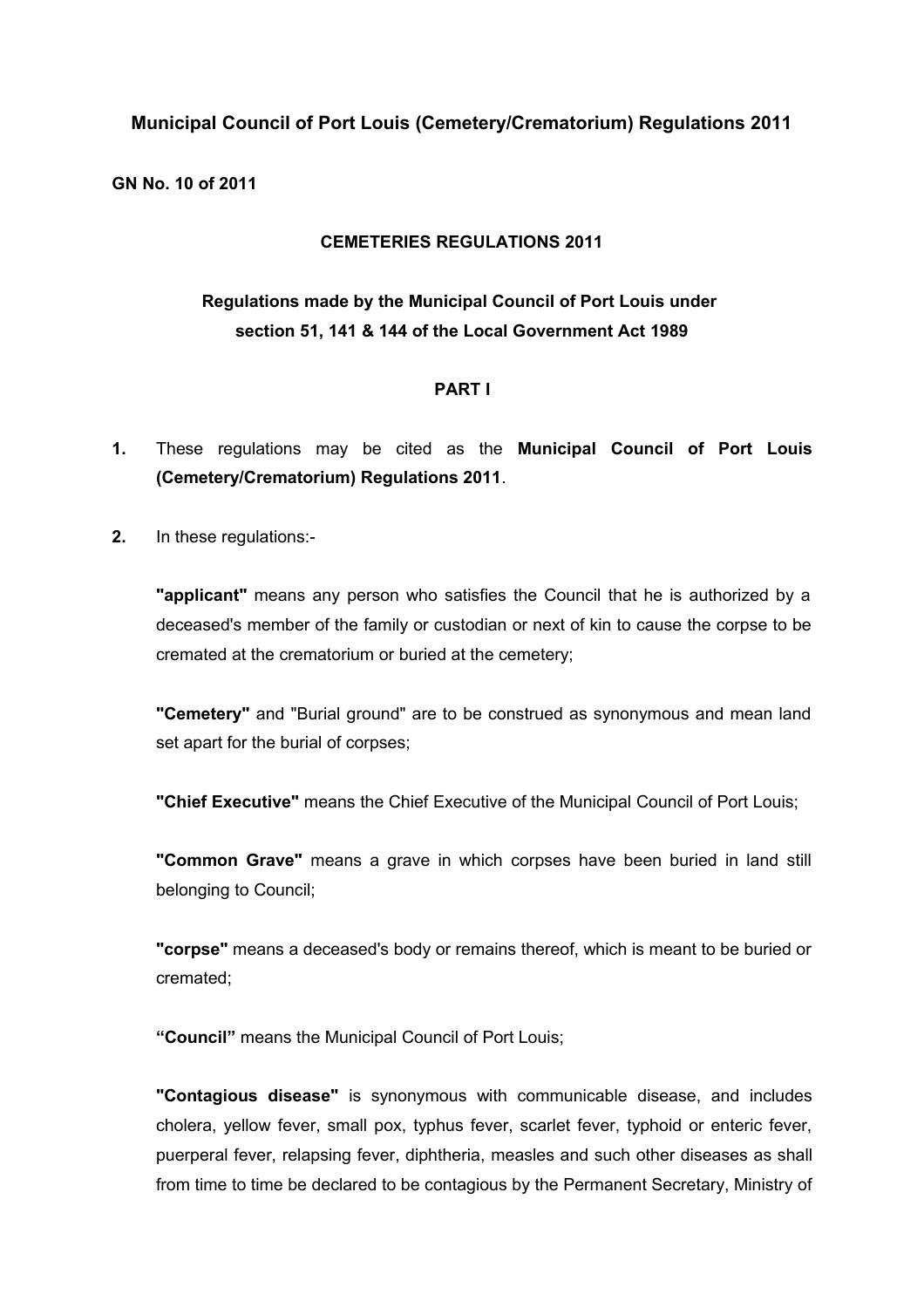Health;

**"cremation"** has the same meaning as in the Public Health Act;

**"cremation permit"** means the permit issued under the Public Health Act, in respect of the deceased, by the Sanitary Authority;

**"crematorium"** means any crematorium situated within the Municipal Council of Port Louis area or at such other site with structure fitted with the proper appliances for the cremation of human remains as may be constructed, managed and maintained by the Council;

**"Grave"** means a burial place formed in the ground, by excavation, and with or without any internal wall of brick or stonework. The excavation may, however, contain a wooden framework, open at the bottom and covered with planks;

**"Officer"** means an officer appointed by the Council and designated by the Chief Executive to be in charge of the cemetery:

**"Permanent Secretary"** means the Permanent Secretary, Ministry of Health;

**"Private Grave"** means a grave in land, which has been purchased from the Council;

**"Sanitary Authority"** has the same meaning as in the Public Health Act;

**"Surface"** in relation to a burial ground, means the level of the ground adjoining a grave, exclusive of earth heaps or stones placed over a grave;

**"Tomb"** means a construction in concrete, stone or marble covering a grave;

**"Unclaimed dead bodies"** means dead bodies brought for burial by the Police;

**"Vault" and "Mausoleum"** are synonymous and include burial places of every other description than those already mentioned.

**3.** Every burial ground shall be enclosed with a wall, paling, or impenetrable hedge at least 1 metre 50 centimetres high and exterior to such enclosure. These rows and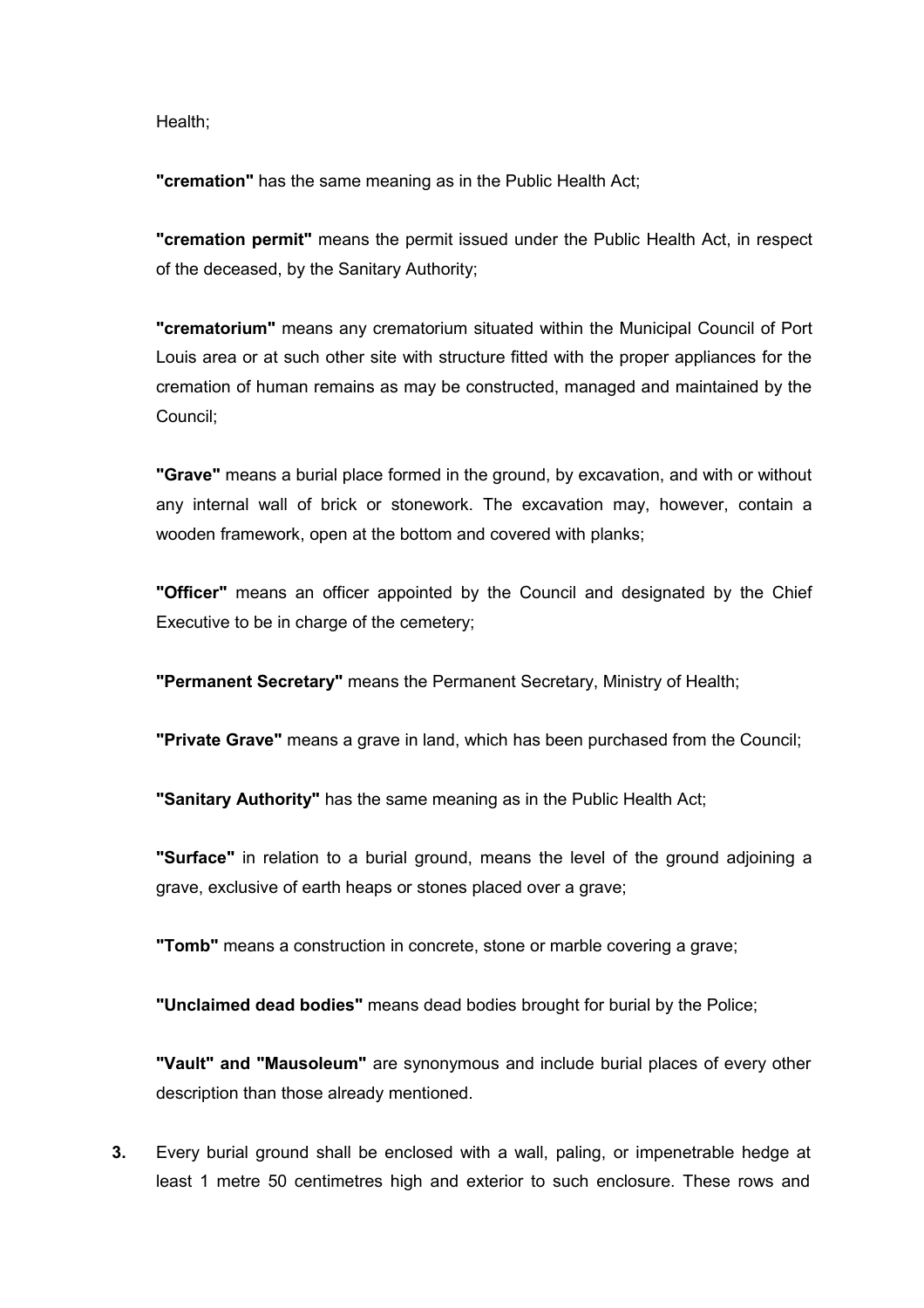trees shall, where practicable, be planted around every cemetery having an extent of 20 acres or more.

- **4.** (i) Every cemetery shall be under the supervision of an officer whose duty shall be to maintain cleanliness, order and decency and to ensure that all regulations and orders relating to burial-grounds are duly observed.
	- (ii) The officer shall keep a plan of the burial-grounds showing its several sections or squares; and he shall mark, or cause to be marked, each square and row of graves, as also each single grave, if possible, with stones, concrete, marble or pieces of painted wood, having letters or numbers to correspond with their counter-parts which are to be noted in the cemetery register.
	- (iii) He shall have charge of a register in which he shall insert all details as specified in Schedule I.
	- (iv) He shall be responsible for the issuing of authorization and permission when applications are made to that effect.
	- (v) Further, he shall keep an account book in which he shall record all fees received by him and he shall pay over and account for all such fees at the time and in the manner to be directed by the Chief Executive.
- **5.** The Officer shall instruct the watchman posted at the cemetery to open the Cemetery at 06.00 hours and close at 18.00 hours. However request for late night burial shall be acceded up to 22.30 hours.
- **6.** All graves not covered with stones or otherwise protected shall be planted, by the owner, with short grass or flowers, so as to prevent the earth heaps from being washed away by heavy rains.
- **7.** It is forbidden to tread on any grave or burial place, to leap over the enclosures and to, write on or otherwise deface any monument. It is also forbidden to pluck, take away, or remove any flowers, plants, shrubs, vases, or other articles deposited in a cemetery unless authorized by the officer.
- **8.** It is forbidden to introduce dogs or other animals into a cemetery; and no cart, wagon,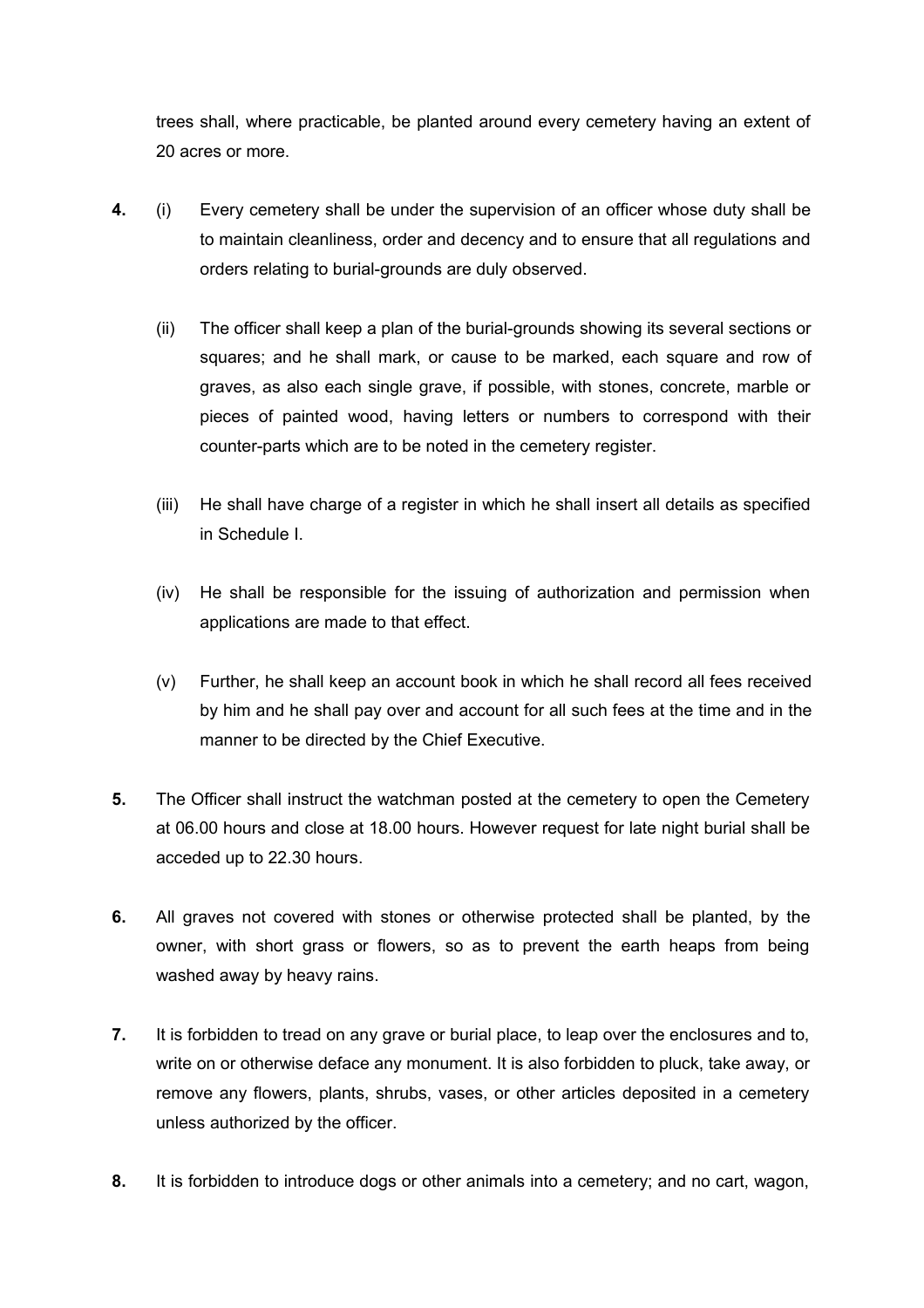or other vehicle shall enter a cemetery, unless authorized by the officer.

- **9.** It is forbidden to introduce intoxicating liquors in a cemetery, to light candles, or to form processions by torchlight, or with drums, horns, or other instruments of music, unless authorized by the officer.
- **10.** No interment shall take place except in public cemetery, or in a private one already authorized, unless under very special circumstances to be approved by the Permanent Secretary, Ministry of Health.
- **11.** Burial grounds may be divided into consecrated and non-consecrated portions and portions maybe apart for persons professing particular religious creeds, should such a course be deemed desirable.
- **12.** (i) Any person desirous of purchasing a plot of land in a public cemetery, or of having a vault or monument to be erected on the acquired plot of land, shall make application to the Chief Executive of the Council or the officer of the cemetery.
	- (ii) In all cases where the purchase money shall be tendered to the cemetery officer or there shall be produced to him the receipt of the Council he shall at once cause the plot of land to be measured and marked, and shall permit the work to be commenced subject to the conditions attached.
- **13.** There shall be set apart in each public cemetery rows of common/private graves. Those graves shall be of minimum depth as prescribed by regulation 24 of these regulations. If for want of space in a burial-ground, or for any unforeseen reason, it shall become necessary to use these common/private graves for new interments, the reopening shall not take place before five years from the date of last interment.
- **14.** Any fees leviable shall be charged accordingly as specified in Schedule II to these regulations and shall be paid to the officer who will issue a receipt as specified in Schedule III.
- **15.** In each public cemetery there shall be kept ready dug graves as may be required.
- **16.** The Chief Executive may order to be constructed in any cemetery a building that may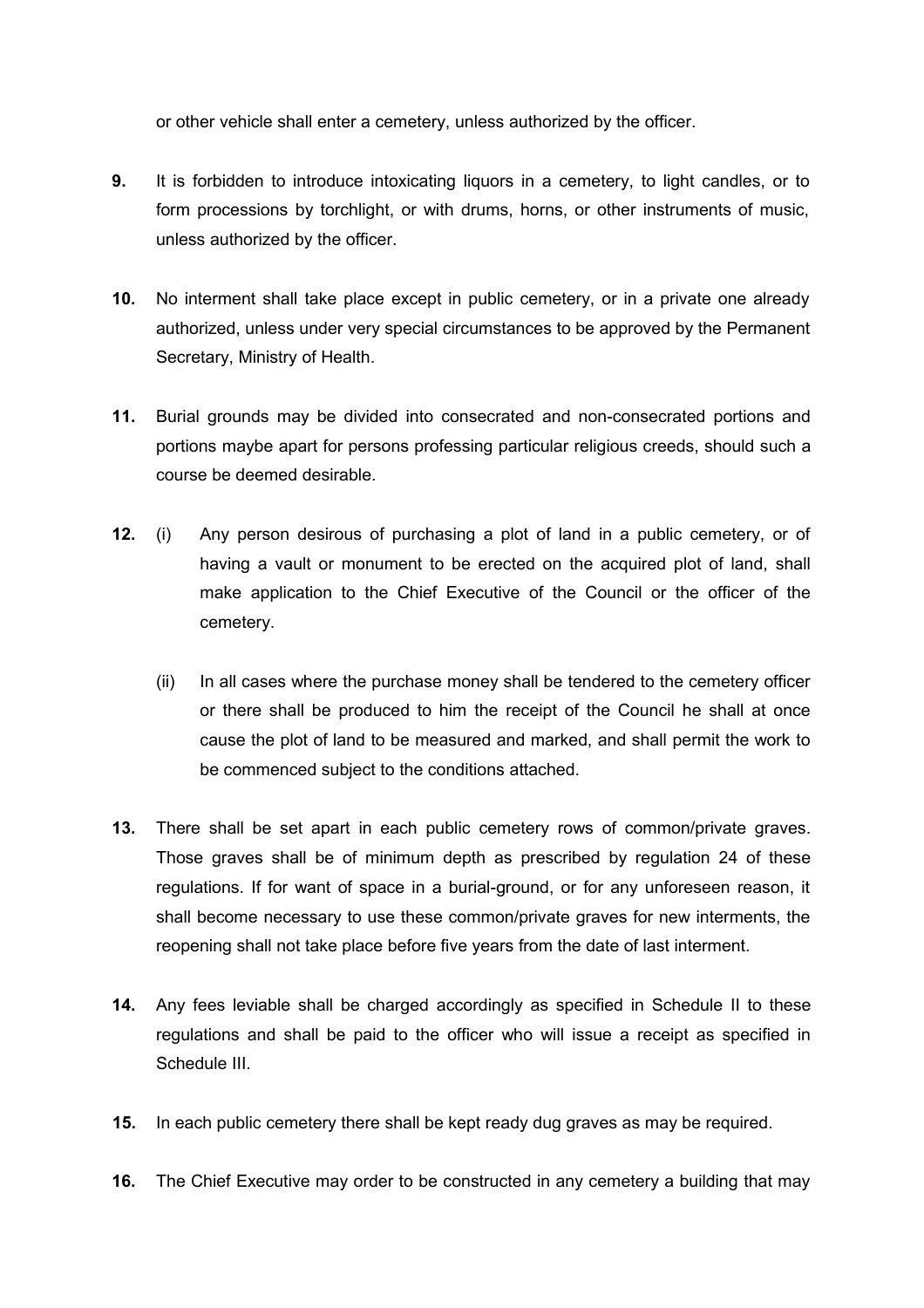be used as a dead house, or as a room for post-mortem examination, or for the reception of bodies exhumed for judicial or other purposes.

- **17.** No cemetery once closed by order of the President of the Republic shall be used, either in whole or in part, for any purpose other than the planting of trees except with the approval of the President of the Republic on the recommendation of the Permanent Secretary, Ministry of Health.
- **18.** The Chief Executive or any officer deputed by him shall have at all times free access to all burial-grounds, and have authority to inspect graves or trenches being dug and vaults being opened and to examine the several books, papers and plans connected therewith.
- **19.** Whenever any tomb or vault shall be left in a dilapidated condition it shall be competent for the Chief Executive of the Council to compel the owner of any such tomb or vault to put the same in proper repair. In case of refusal by the owner to do so, the Council shall make the repairs and claim the cost from the owner.
- **20.** All contractors or other persons, who undertake to perform private work within any public cemetery, shall be responsible for damages caused by their workmen, and this without prejudice to the punishment or penalties which may be inflicted against the said workmen. All contractors and others aforesaid shall be bound to remove all rubbish and put the site in proper order, after the completion of the work. Permission for the re-opening of vaults or tombs shall be granted by the officer whenever required by the owner, however short a time may have elapsed since the last burial, provided regulations 39, 40 and 41 of these regulations have not been infringed and on payment of the required fee as specified in Schedule II.

#### **PART II - INTERMENT**

- **21.** Burial shall take place only during the hours specified under regulation 5 of these regulations, except in special circumstances, with the permission of the Chief Executive of the Council.
- **22.** No burial shall take place unless the permit of interment furnished by the Officer of the Civil Status of the District in which the death has occurred has been produced to the officer. Whenever an interment shall take place in any public or private burial-ground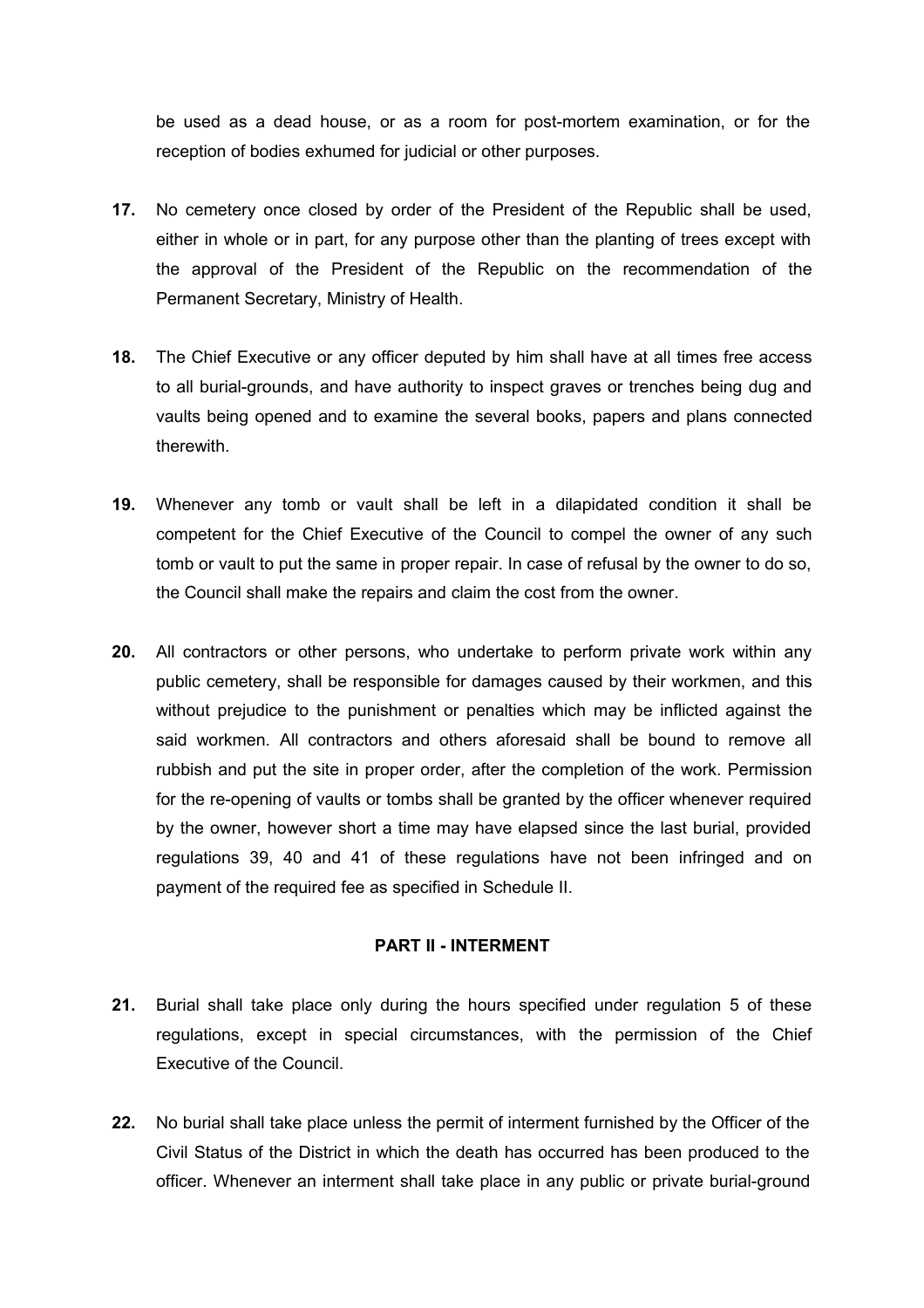the officer thereof shall retain every such permit, and shall show it to the Chief Executive of the Council or any officer deputed by him, when required to do so.

**23.** No corpse shall be removed from any district in which epidemic or contagious disease has been declared to be prevalent by the Permanent Secretary, Ministry of Health, for interment or disposal in any other district, unless permission for such removal be first obtained from the Permanent Secretary, Ministry of Health. It is required that a medical certificate setting forth the cause of death should accompany the application.

Notice of every such permission shall be transmitted by the person granting it to the Civil Status Officer of the district to which it is intended to remove the corpse, and the notice shall give the reason for the removal.

The permit, or its certified copy, for such removal must, on demand, be shown to any Local Authority, Sanitary Officer, or Police Officer.

In the event of no such permit, nor certified copy, thereof, being produced, it shall be competent for any Local Authority, Sanitary Officer or for the Police to stop the progress of the funeral party towards the proposed place of disposal, and to order the interment of the corpse in the nearest cemetery to the place of arrest,

- **24.** Each inhumation shall take place in a grave which shall be of the necessary length and not less than 64 centimetres wide, and of such a depth as not to allow any part of a coffin containing the body to be at less depth than one metre below the level of the surface of the ground adjoining the grave, except in cases of contagious disease when a depth of one metre 50 centimetres must be left before reaching the coffin.
- **25.** (i) No grave shall be used unless it can be sunk to the required minimum depth without meeting sub-soil water.
	- (ii) It shall be lawful to sink a grave to any greater depth provided that no sub-soil water he met with.
	- (iii) A space of at least 51 centimetres shall be left between each two graves, and of 75 centimetres between each two rows of graves in which no interment shall be allowed.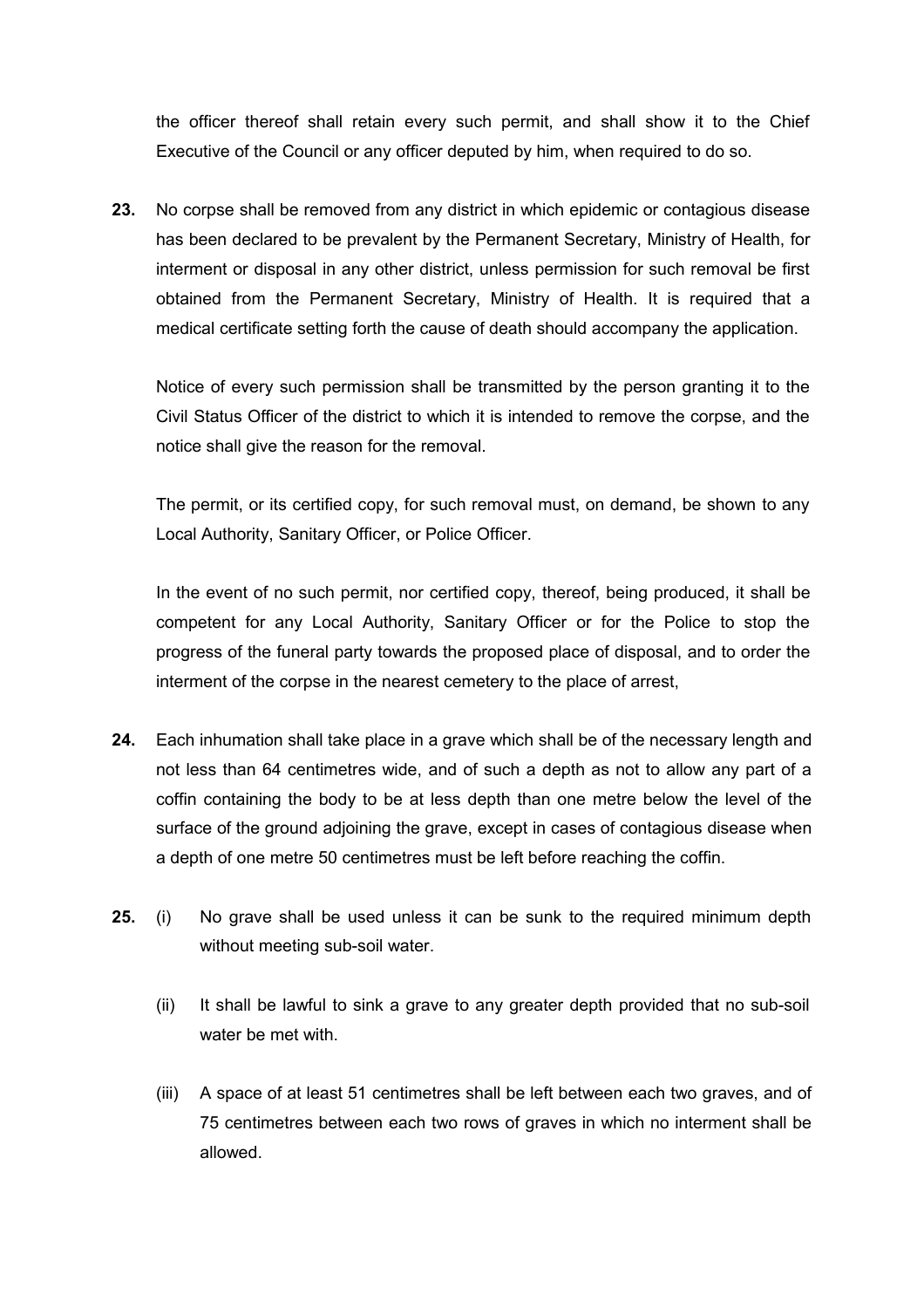**26.** It shall not be lawful for burial-grounds to be situated within 75 metres from any river, stream, canal, spring, well, or other source of drinking water.

#### **PART III**

# **INTERMENTS IN GRAVES IN WHICH BURIALS HAVE ALREADY TAKEN PLACE**

- **27.** The provisions of this part shall not be applicable to exhumations ordered by any Judge or Magistrate to meet the ends of Justice.
- **28.** The grave in which the corpse of a person who has died of a contagious disease has been buried shall, for the purpose of identification, be marked by the letters C.D cut in stone.

#### **Private Graves**

**29.** No grave in which has been buried the corpse, of a person having died of any contagious disease shall be opened for another interment without the special permission of the Permanent Secretary, Ministry of Health and provided all sanitary precautions as the Permanent Secretary, Ministry of Health may prescribe have been taken; and no such permission shall be granted unless the second interment or interments shall follow the first within a space of 7 days or after the lapse of six years.

No second interment shall be permitted within the space of 7 days, unless the previous one has been effected in strict conformity with the provisions laid down in regulation 33 of these regulations. But in cases of cholera it shall be forbidden to have the grave reopened within any period before ten years.

**30.** The re-opening of a grave not containing the remains of a person dead of communicable disease, for a fresh burial, shall not be permitted until three years after the last burial in the same grave of a child under six years of age, not until five years after the interment of a person above that age.

The cemetery register shall be considered as sufficient proof of all facts relating to previous burials; but in the event of the register being-incomplete the person applying to have the grave opened shall supply an extract from the civil status register, or, if this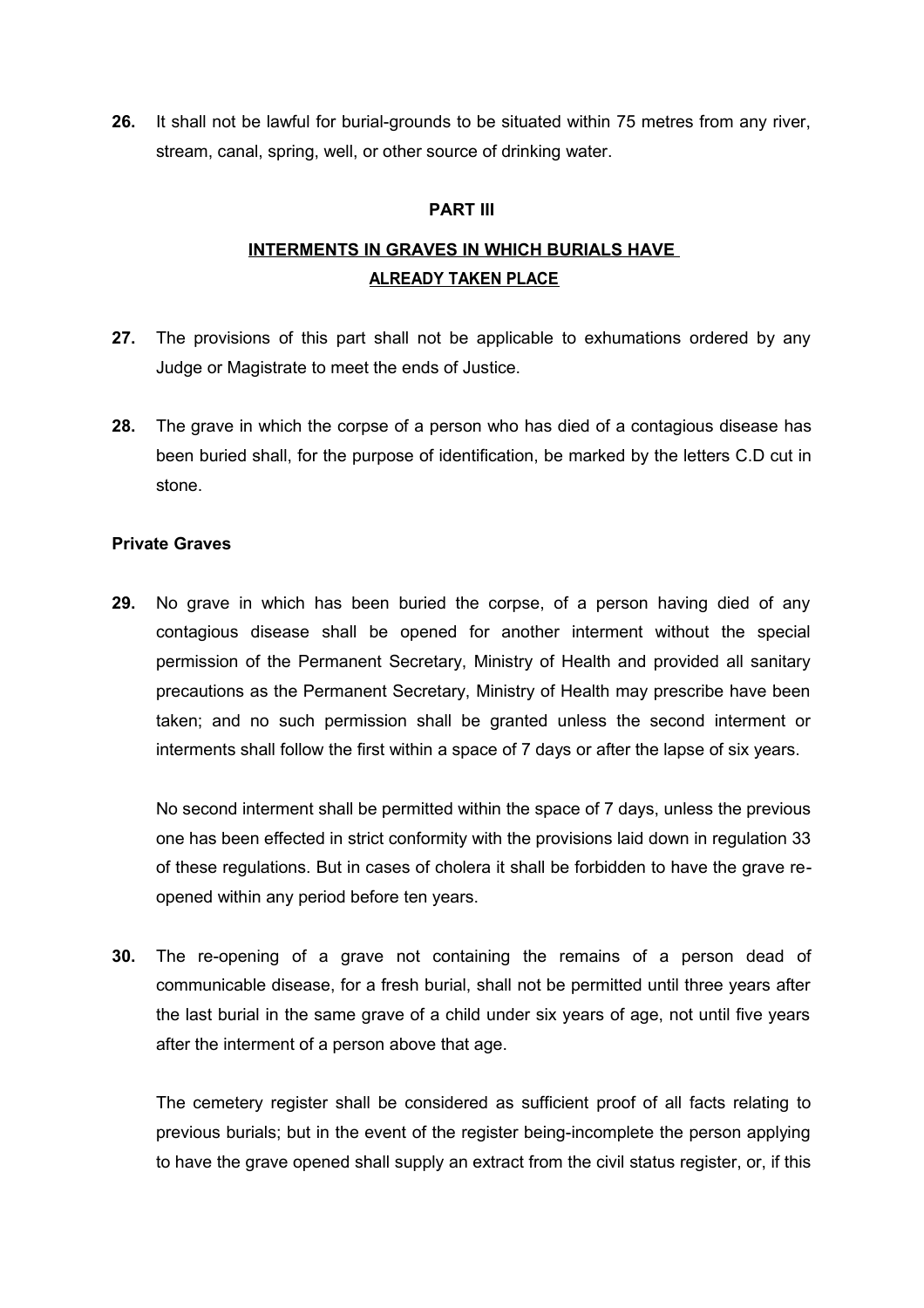be unavailable, a certificate from the medical man who attended last buried in the illness from which he died.

If none of these documents furnish the proof required that no person having died of a contagious disease has been interred in the grave, no new burial shall be allowed by the officer before the periods specified in this regulation, unless under authority of the Permanent Secretary, Ministry of Health.

Upon consulting the cemetery register or the documents just mentioned the information is found to be such as to allow a new burial according to these regulations, the officer may then forthwith permit such burial to take place after payment of the relevant fee.

- **31.** In case of a new interment in a grave which has already been used for burial, the minimum depth of such grave as set forth in regulation 24 of these regulations must also be attained without coming to an unbroken coffin, or to un-decomposed human remains (bones or other reliquae humanae) still exhaling a cadaverous odour.
- **32.** If in the digging of a grave, there be met with before the minimum depths aforesaid shall have been reached, a coffin which is entire, or un-decomposed human remains having a cadaverous odour, the digging shall not be proceeded with; and neither the coffin, nor the remains' shall be removed, disturbed or broken; and the cemetery officer shall, in such cases, forthwith place over the same a sufficient quantity of some deodorising substance, and then fill up the grave. No such grave shall be allowed to be used for a period of 12 months after date.
- **33.** In the case of fragments of a coffin, or of human remains which have not a cadaverous odour, being reached either within or beyond the minimum depth, such human remains or fragments of a coffin may be removed and decently covered over until after the new interment has been proceeded with, when they shall be carefully replaced in the same grave from which they were taken, and the grave deepened, if no subsoil water is met with, so as to obtain the minimum depth of 1 metre 25 centimeters between the lid of the uppermost coffin and the surface of the adjoining ground, after which the exhumed coffin shall be carefully replaced and the new interment effected.
- **34.** No corpse shall be buried within 75 metres of any well, river, canal, marsh or stream, unless in a vault, the sidewalls, ends and bottom of which shall consist of well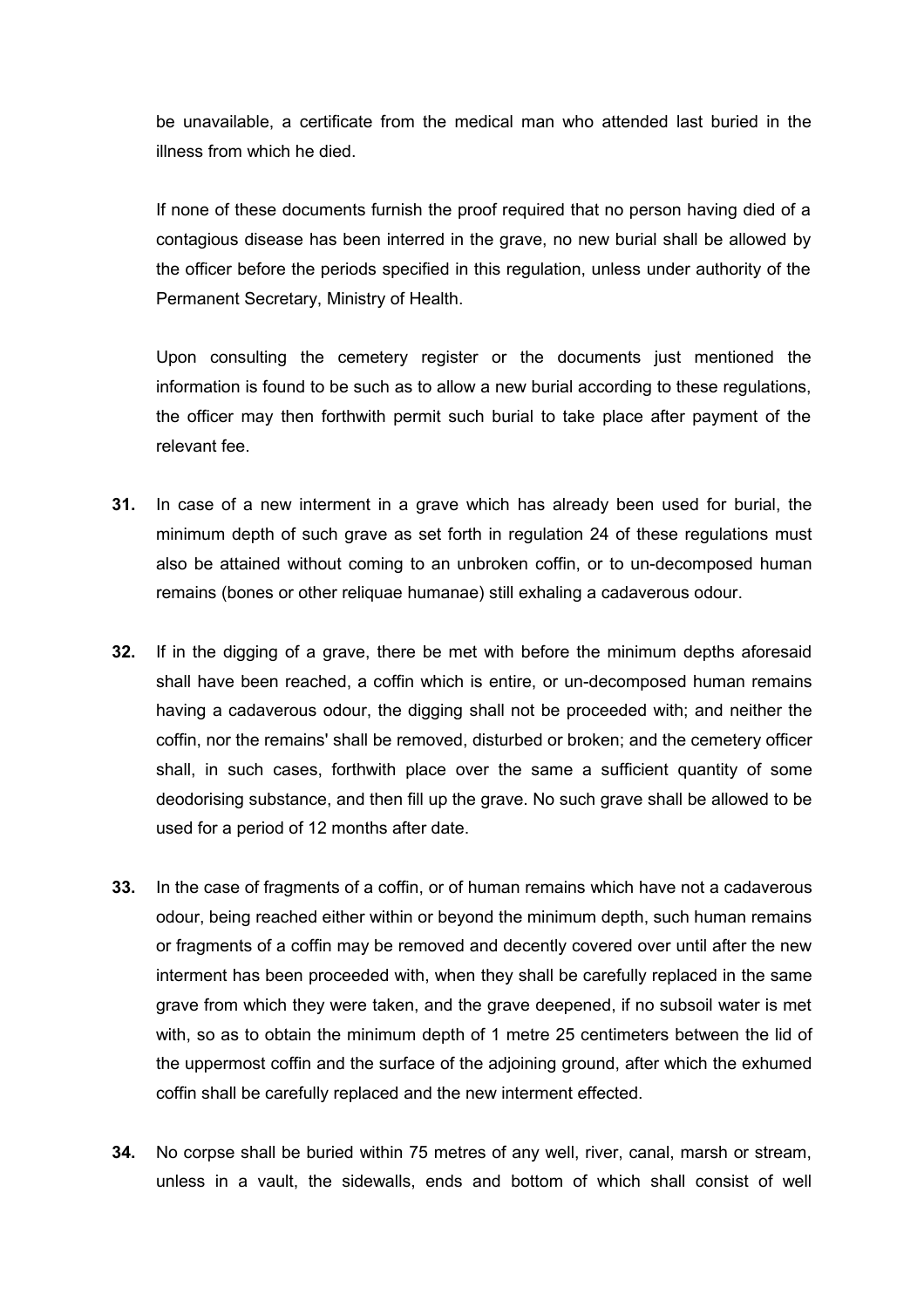cemented stones, or bricks, and be at least 32 centimeters in thickness and lined with a coating of cement of 7 millimeters thick; nor unless the sidewalls and end walls project above the surrounding ground to a height of 50 centimeters.

#### **Common Graves**

- **35.** If for want of space in a burial ground, or for any unforeseen reasons, it should become necessary again to use for burial purposes the ground previously employed in a cemetery for common graves, the re-opening of this plot of ground shall not take place before 5 years from the date of the last burial therein.
- **36.** Before proceeding to reopen common graves, the officer shall pierce the ground with trial rods at either end, each piercing to be made at a distance of 15 or 20 centimetres from the ends of the intended graves, and also in the centre of the spot proposed to be used for burial.

He shall make two piercings in each of these situations; and should he find, from the resistance offered, that there is a coffin in the ground at a less depth from the surface than the minimum depth aforesaid, or that the trail rods have a cadaverous smell, he shall on no account within a period of one year proceed to dig a grave in that situation. He shall carefully note in the cemetery register all such trails, with the dates and result thereof.

#### **PART IV**

#### **VAULTS**

- **37.** The vault in which the corpse of a person who has died of a contagious disease has been buried shall, for the purpose of identification, be marked by the letters C.D. cut in stone and the letters CD be inserted in red at the number of the vault in the section book.
- **38.** The floor-surface of a vault must be less than 2 metres below the surface of the surrounding ground; and the masonry or brick-work of such vault shall be of sufficient thickness (not less than 25 centimetres) to guard against the filtration of water, and be painted with hydraulic lime or cement 7 millimetres thick; and the internal height of such vault, from flooring to ceiling, must not be more than 3 metres.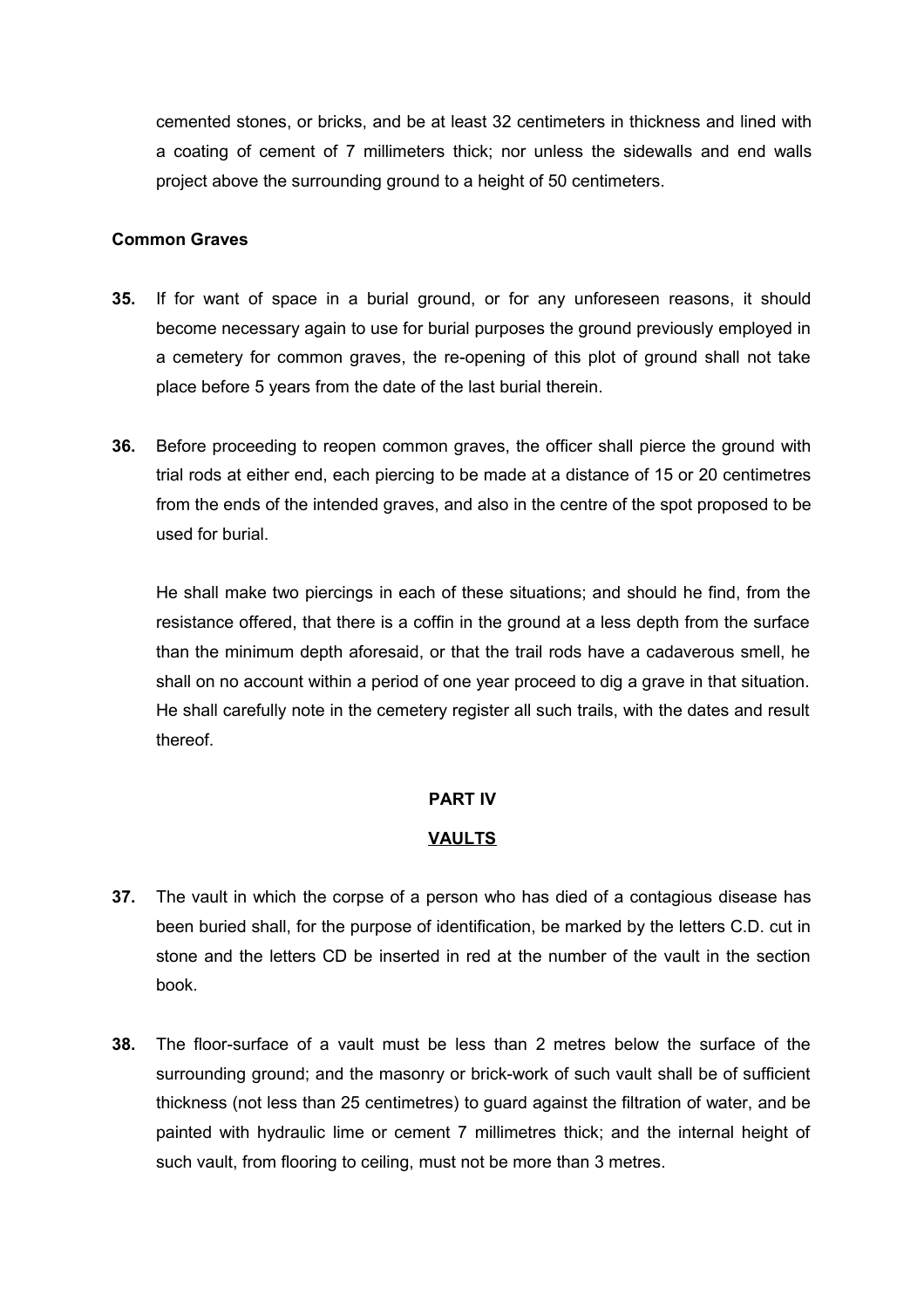- **39.** No corpse shall be deposited in a vault unless enclosed in a leaded or copper-lined coffin; and any number of corpses it is capable of containing may be deposited in the same vault.
- **40.** Vaults not containing the remains of persons who have died from communicable disease may be opened at any time for the interment of another body or for the removal of a corpse. In any case disinfectants must be used immediately after the reopening.

The cemetery register shall be considered as sufficient proof of facts required in this regulation relative to previous burials, but when the register does not give all the information required, the person asking for the re-opening of the vaults shall obtain an extract from the civil status registers, or if this extract be unavailable, a certificate from the medical practitioner who attended the persons buried in their last illness.

If this also does not plainly show that the death occurred from non-contagious disease, the vault shall not be opened without special permission of the Permanent Secretary, Ministry of Health.

**41.** If the corpse of a person who has died of any contagious disease be deposited in a vault, such vault shall be immediately closed and shall not be reopened without the special permission of the Permanent Secretary, Ministry of Health, and under such sanitary precautions as he may prescribe, which permissions shall not be given unless the second interment or interments shall follow the first after the last lapse of 6 years.

But in case of cholera it shall be forbidden to have the vault re-opened within any period before ten years.

#### **PART V**

### **THE MANNER OF CONDUCTING FUNERALS**

**42.** In case of persons who have died from non-contagious diseases, no corpse shall be carried to, nor interred in the cemetery otherwise than in a decent and safe manner, that is to say, when no closed coffin is used, the corpse must be carefully shrouded and covered with a clean cloth, or decently covered, surrounded by charcoal or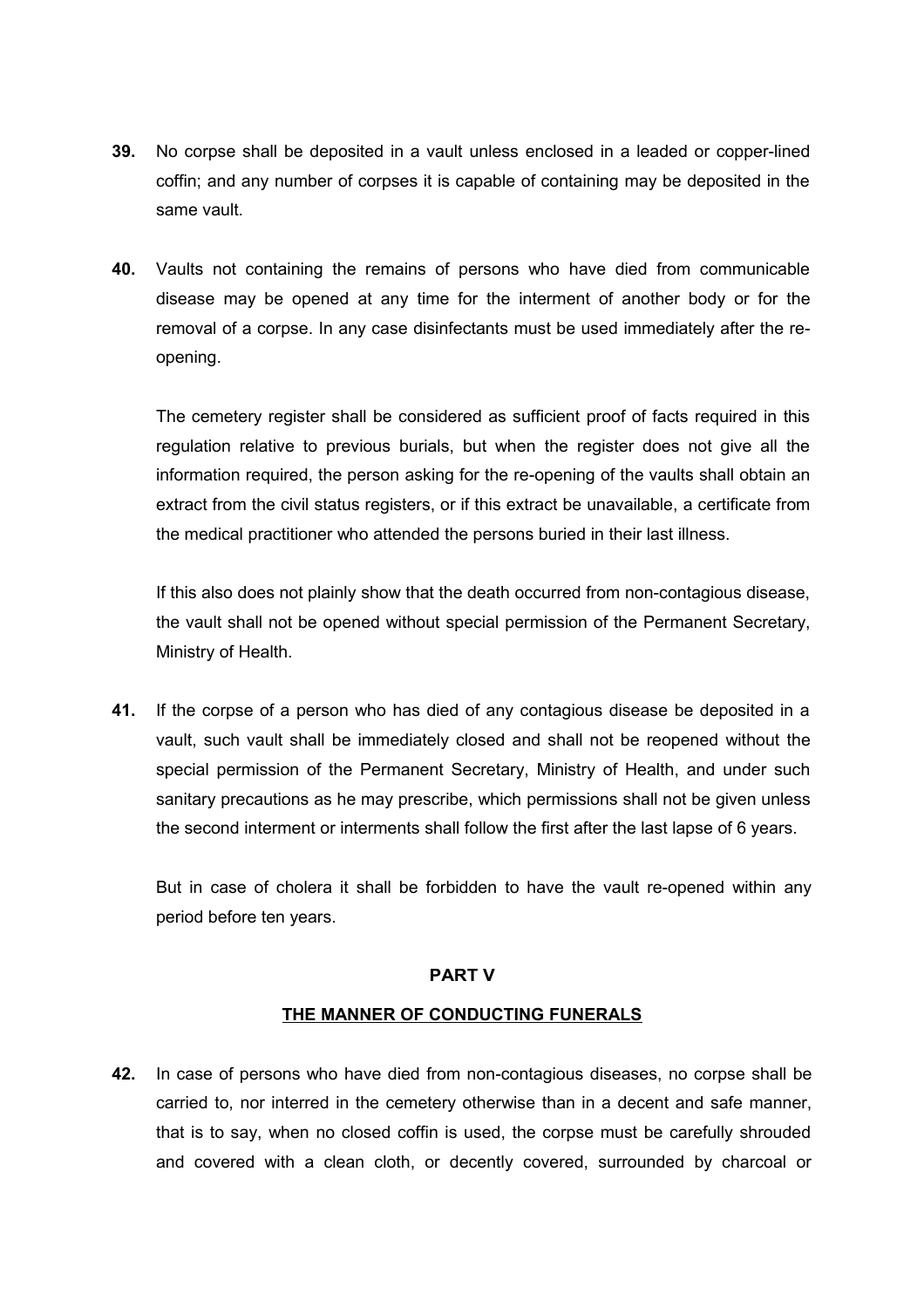otherwise deodorised; it may be placed in a wicker coffin, or it may be placed in a coffin which may be opened, and the corpse may be removed from such coffin for interment provided it be duly shrouded and disinfected, All the above corpses must be conveyed to the cemetery on men's shoulders or in a bier, litter, hearse or vehicle.

- **43.** (i) In case of death from cholera or small pox, the corpse shall not, under any circumstances, be carried by men to the cemetery. Such corpse may be interred either with or without coffins.
	- (ii) When no coffin is used the body shall be swathed in thick cloth coated with tar and surrounded with another cloth or cloths thoroughly soaked in a solution of anyone of the disinfectants authorised by the Permanent Secretary, Ministry of Health, the whole being also surrounded with a sufficient quantity of sawdust to the thickness of 25 millimetres carefully saturated with any disinfectant authorised by the Permanent Secretary, Ministry of Health and the whole swathed in a third outer cloth. The body thus swathed shall be decently covered with a clean cloth, which shall be buried along with the body in the grave
	- (iii) When a coffin is used, it shall be strongly and well be made of wood not less than 25 millimetres in thickness fastened securely with screws with or without a leaded or copper lining. The coffin shall have at the bottom a layer of charcoal or saw-dust having a thickness of 5 centimetres saturated with a solution of any one of the authorized disinfecting agents above mentioned; the corpse to be surrounded with a layer of sulphate of copper or zinc, mixed with equal parts of saw-dust to the thickness of 25 millimetres and the clothing and other coverings of the corpse sprinkled with a solution of one disinfectants abovementioned.
	- (iv) In the case of contagious diseases, other than the cholera or smallpox, a coffin must be used and the requirements of paragraph (iii) of this regulation must be strictly complied with.
- **44.** It shall also be permitted, in the case of Muslim burials, to place in the grave over a well shrouded and deodorised corpse, a strong wooden framework; provided the height of such framework from the bottom of the grave do not exceed 55 centimetres, and that there be at least 1 metre 25 centimetres of earth over it when the grave is filled up.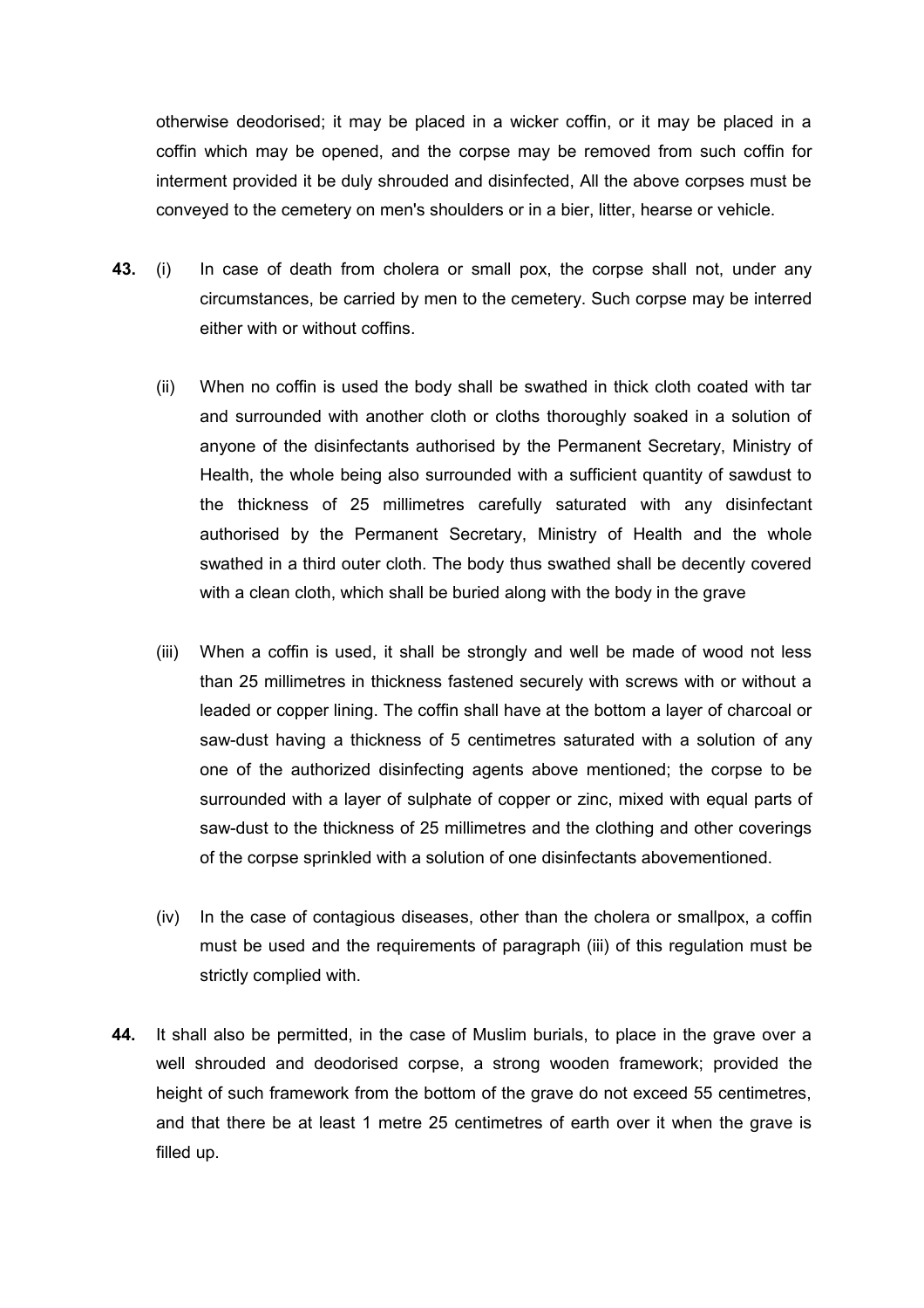#### **PART VI**

#### **EXHUMATIONS**

- **45.** (i) Permission for the re-opening of a grave, for the exhumation or removal of any corpse, shall be considered by the Permanent Secretary, Ministry of Health and if the corpse be enclosed in a wooden coffin only or have been interred without a coffin, permission shall not be granted as a rule until three years after the last burial in the grave of a child under six years of age, and not until five years after the interment in it of a person above that age.
	- (ii) Exhumation of a corpse that has been properly embalmed may be allowed at any time if less than one year has elapsed since its burial. If a corpse has been interred, in a leaded or copper lined coffin properly closed, the Permanent Secretary, Ministry of Health may permit the exhumation at any time. Applications for special cases shall be dealt with agreeably to the decision of the Permanent Secretary, Ministry of Health according to the circumstances of each case.
	- (iii) The provisions of this regulation shall not be applicable to exhumations ordered by any Judge or Magistrate to meet the ends of Justice.
- **46.** Exhumations shall take place in the morning; and as many workmen as possible shall be employed in order to hasten the operation. The coffin, as soon as brought into view, shall be sprinkled with a strong solution of, any of the disinfectants authorised by the Permanent Secretary, Ministry of Health, for this purpose. In cases of judicial exhumation, however, the Government Officer who has charge of the exhumation will be only judge of the kind of disinfectant, if any, to be made use of.
- **47.** Should the re-interment take place in the same cemetery, the exhumed remains and coffin shall be placed in another coffin, new and airtight. But should the re-interment take place in another cemetery, there shall be provided, in addition another outer case large enough to contain besides saw dust, or coarse sand, which are to be provided and soaked with a solution of any of the disinfectants authorized by the Permanent Secretary, Ministry of Health.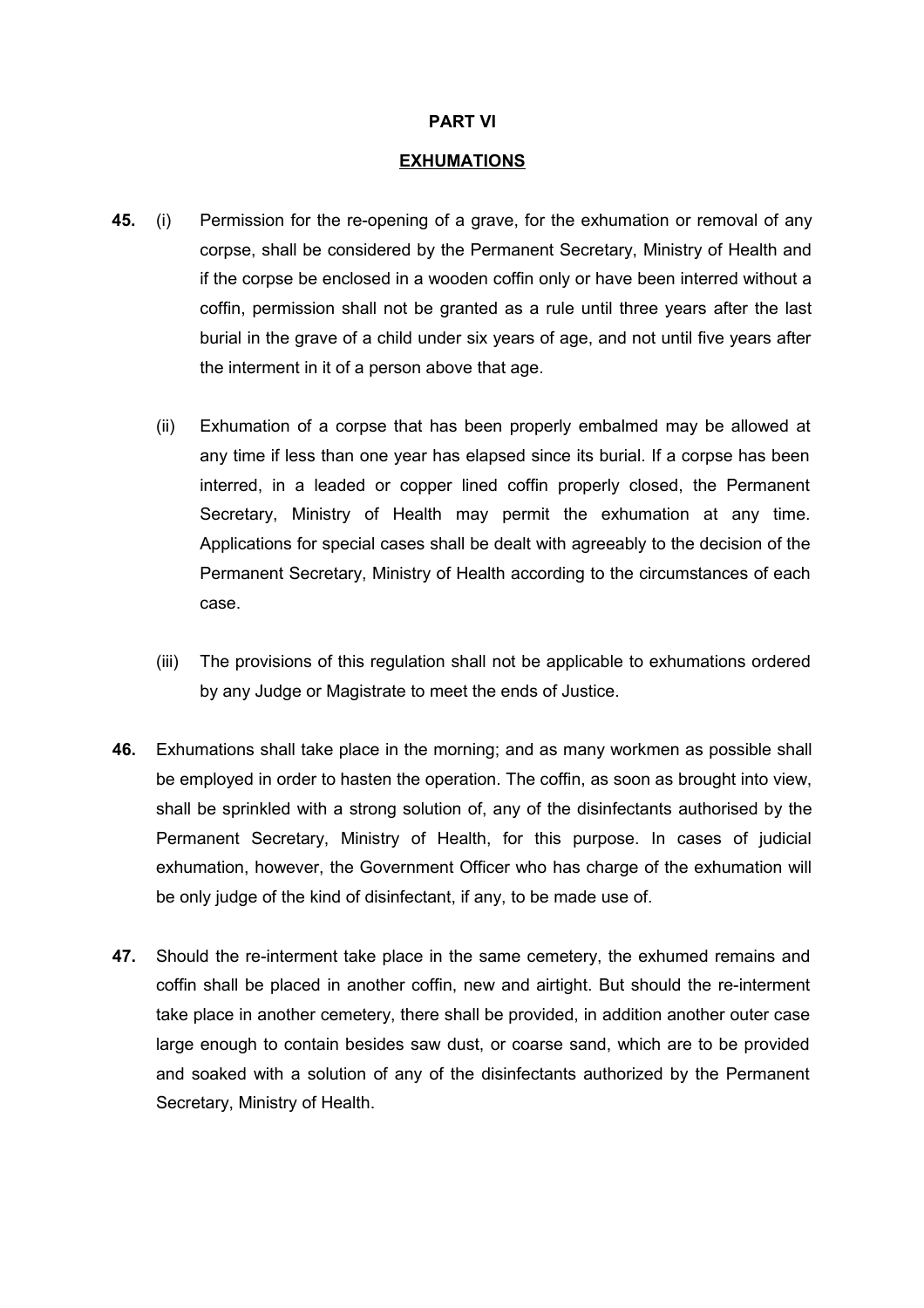#### **PART VII**

#### **PRIVATE BURIAL GROUNDS**

- **48.** It shall be lawful to possess burial-grounds, provided such burial-grounds be not situated in sites forbidden by these regulations and to bury corpses therein after such burial-grounds shall have been duly registered at the office of the Ministry of Health, and after such registration shall have been duly notified by the Registrar of the Civil Status or any officer deputed by him of the district in which such burial-ground is situated
- **49.** No such burial-ground shall be registered, nor shall any land be used for purpose of interment, until it shall have been duly inspected by the Permanent Secretary, Ministry of Health. If after such examination, it be shown to his satisfaction that the land proposed for a burial-ground is suitable in regard to its nature, site and other particulars, it shall be licensed according to the specification of its site and extent.
- **50.** All land so set apart and duly registered shall be enclosed by a wall, paling or impenetrable hedge, and remain in perpetuity, and be respected as, a cemetery. It shall be subject to the same regulations as public cemeteries (except the tariff), and shall never be diverted to any other purpose, even after interments shall have ceased to be made therein; and it shall, if closed, be planted with trees and shrubs of quick growth.
- **51.** Private burial-grounds shall be under the immediate care and control of the owners thereof, who shall be held responsible for the proper keeping of the same, and the due observance of all regulations made, or which shall hereafter be made, in regard to burials and burial grounds in Mauritius. If such burial grounds belong to a religious community, the responsibility for the proper keeping of the same and the due observance of all regulations shall rest on the Church Wardens or Fabrique or such person or body of persons as shall have been appointed for the management thereof with the approval of the Church Wardens or Fabrique as the case may be provided always, that, if such owner or other aforesaid shall have appointed an officer for any such cemetery, the said owner or other aforesaid shall remain responsible for every case of neglect on the part of his officer to register a burial that has taken place therein.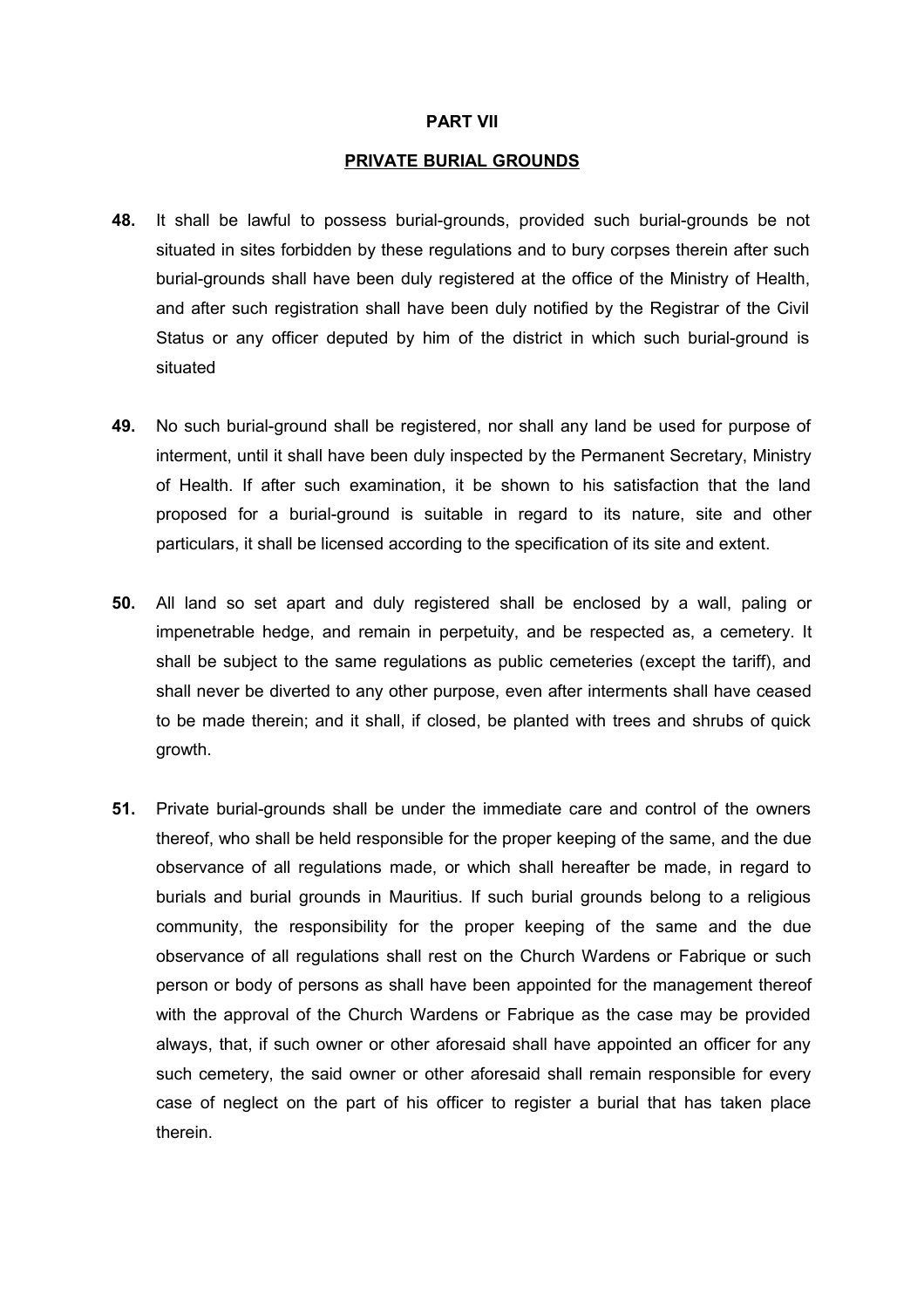**52.** The corpse of any person may be interred on his property with the sanction of the Permanent Secretary, Ministry of Health after inspection of the proposed burial place by a Sanitary Officer deputed for the purpose; provided the spot selected be not within any town or village, and be not nearer that the forbidden distances from them or from any inhabited building, well, stream, river, canal or other source of water-supply; all which particulars shall be set forth in the report of the inspecting Sanitary Officer who shall have examined the locality and its vicinity.

#### **PART VIII**

### **CREMATION**

- **53.** The Applicant shall apply for the cremation in the form set out in the Schedule IV to these regulations, and shall at the time of application; furnish to the Council the original or true certified copy of the cremation permit.
- **54.** The Council may, upon receipt of the application and upon payment of the appropriate fee set out in Schedule V, authorize access to the Applicant on such day, at such time and under such conditions as it deems fit for the purpose of the cremation.
- **55.** Application and payment of fees for cremation shall be made to the Council at least two hours before cremation time.
- **56.** Cremation will take place as from 9.00 a.m. to 4.30. p.m. at one and a half hours interval. Arrangement may be made for cremation at other hours in special emergencies upon the approval of the Chief Executive.
- **57.** The Applicant shall, at his own costs, cause the corpse to be delivered at the time appointed by the Council. The Officer may, upon the Applicant's failure to deliver the corpse on time, postpone the cremation to such date and time as it deems fit, in which case the Applicant shall be responsible for the keeping of the corpse.
- **58.** In case of inquest on the body, the officer shall not allow the cremation to take place.
- **59.** The Council shall not be held responsible for any incomplete or unsatisfactory combustion of the corpse, resulting from a failure in power supply or the breakdown of any equipment associated with the cremation process. In that case, the Council will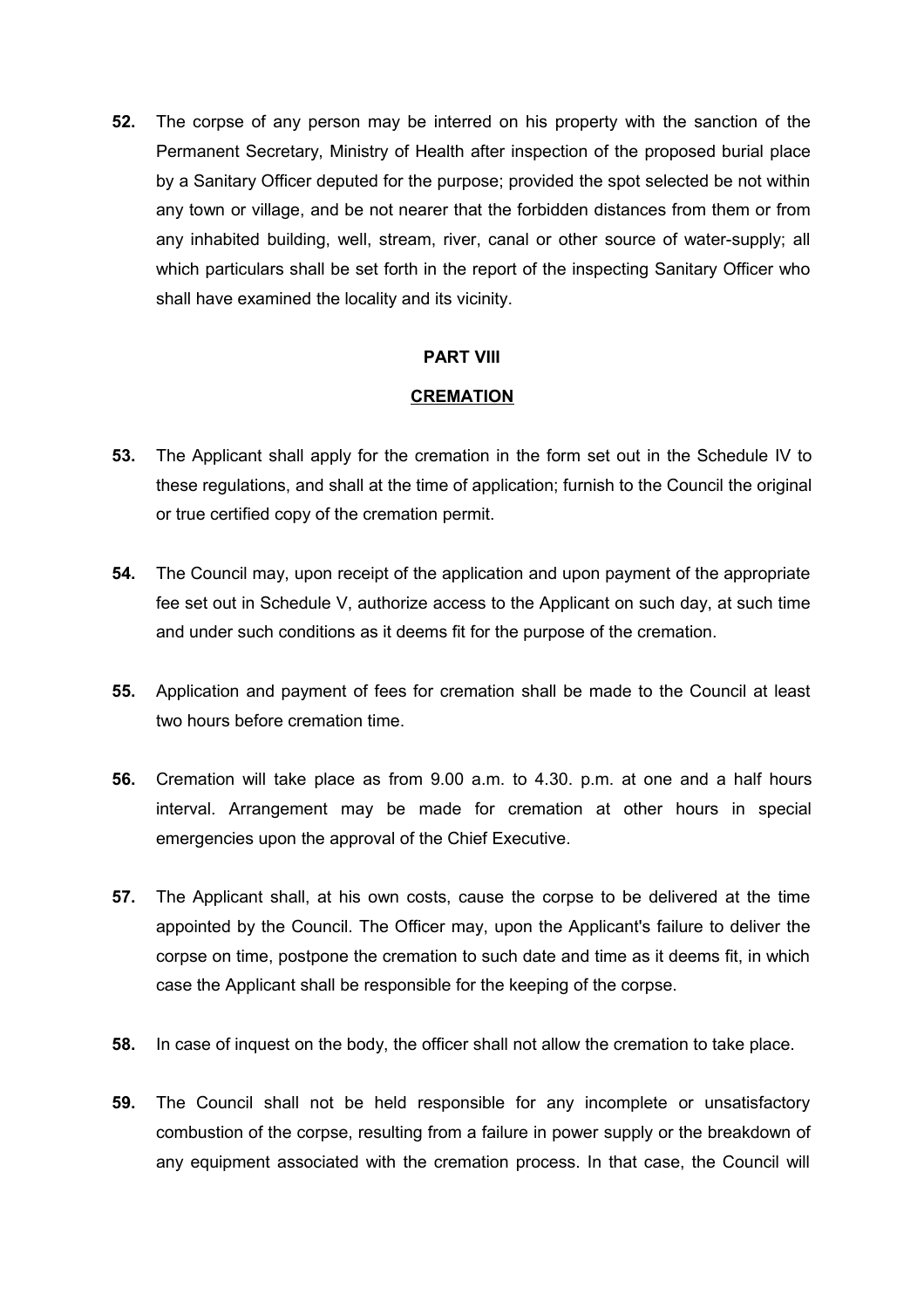arrange for the cremation without any additional charges.

- **60.** The Applicant shall, within 48 hours of the cremation, collect the cremation remains and ash in an urn provided by the council, failing which the Council shall dispose of the said remains and ash in such manner as it deems fit.
- **61.** (1) Coffin for cremation
	- (i) must be made of some readily combustible wood not more than 15 mm thick such as pine wood or other wood acceptable by the Officer,
	- (ii) shall not contain any rubber lining,
	- (iii) shall not contain sawdust, cotton wool, pitch or plastics which may cause hazards to the operators or emission of smoke or fumes,
	- (iv) shall not have any metal furniture or fittings.
	- (2) The maximum outside dimensions allowed for a coffin for cremation shall be as follows:

| Length | 2100 mm, |
|--------|----------|
| Width  | 760 mm,  |
| Depth  | 690 mm.  |

- (3) The corpse shall be free from any medical, metallic or electronic devices.
- **62.** Any person who:
	- (i) gives false particulars at time of the application;
	- (ii) uses foul language at the crematorium;
	- (iii) creates disorder at the crematorium;
	- (iv) does not comply with an order of the officer at the crematorium,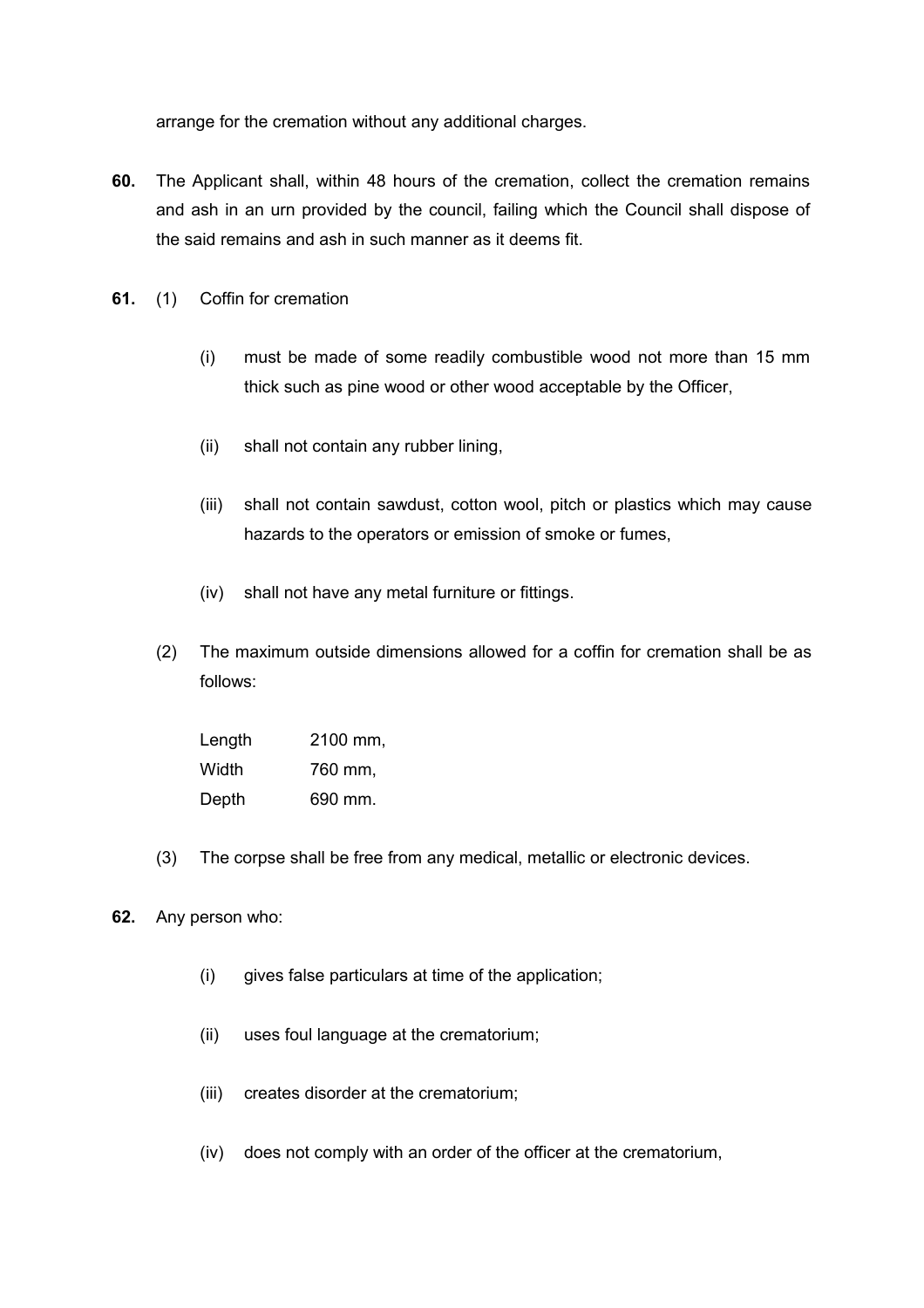shall commit an offence and shall, on conviction, be liable to a fine as specified in regulation 64.

- **63.** All persons admitted into the crematorium shall observe the regulations of the Council and the Officer shall have full power to exclude or remove from the crematorium any member of the public whom he, at his discretion, may think fit so to exclude or remove. All persons attending the funeral shall leave the building immediately after the conclusion of the ceremony.
- **64.** Any person who fails to comply with or acts in contravention of any of the provisions of these regulations shall commit an offence and shall on conviction be liable to fine not exceeding ten thousand rupees (Rs 10,000) and to imprisonment for a term not exceeding three months.

 $\mathcal{L}_\text{max}$  . The set of the set of the set of the set of the set of the set of the set of the set of the set of the set of the set of the set of the set of the set of the set of the set of the set of the set of the set

**65.** The Regulations shall come into force on the date of its publication.

Made by the Municipal Council of Port Louis on 01 December 2010.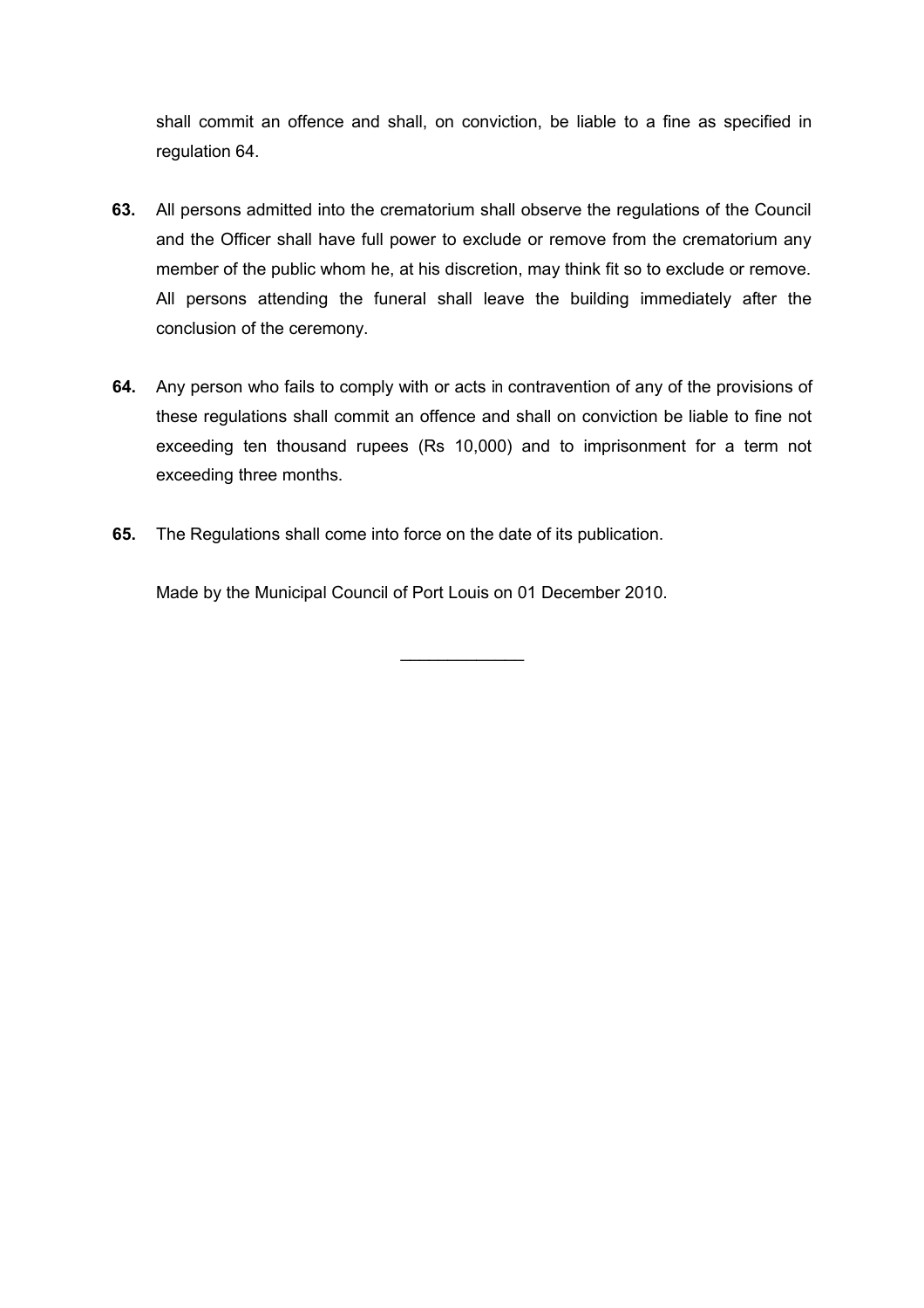# **SCHEDULE I**

# (Regulations 4(iii))

Municipal Council of Port Louis

Health Department

### **CEMETERY REGISTER**

| Date | Applicant | ID No. | Address | Name of<br>deceased | C.S.O.<br>Permit No. | Date of<br>burial | Grave<br>No. | Signature | Signature<br>of<br>Inspector<br>and<br>Remarks |
|------|-----------|--------|---------|---------------------|----------------------|-------------------|--------------|-----------|------------------------------------------------|
|      |           |        |         |                     |                      |                   |              |           |                                                |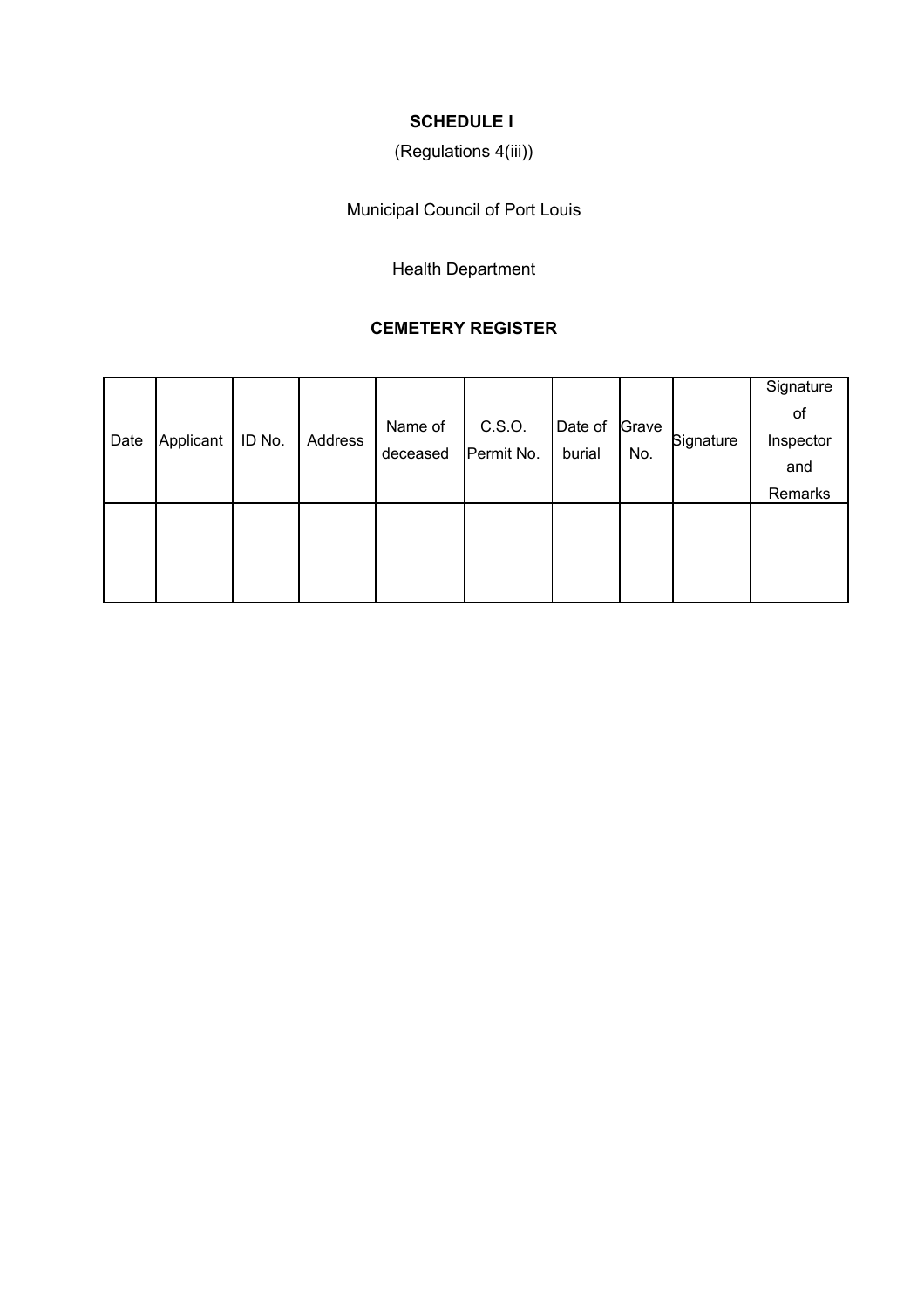## **SCHEDULE II**

## (Regulation 14)

| Purchase of land for graves                                                                   | <b>Rs</b> |
|-----------------------------------------------------------------------------------------------|-----------|
| The price of any plot of land not exceeding 1 metre 83 centimetres by 91 centimetres shall be | 500       |
| For any plot of land exceeding the above surface measurements, the price for additional       | 200       |
| requirement, which shall not exceed 15 centimetres in length, shall be                        |           |

| <b>Purchase of land for vault</b>                                                                          | Rs   |
|------------------------------------------------------------------------------------------------------------|------|
| The price of any plot of land not exceeding 3 metres 35 centimetres by 2 metres 13<br>centimetres shall be | 5000 |
| For any plot of land exceeding the above surface measurements, the price for every additional              | 50   |
| square centimetre or fraction of a centimeter shall be                                                     |      |

| Digging/re-opening of graves                                  | <b>Rs</b> |
|---------------------------------------------------------------|-----------|
| The price for digging of one private or common grave shall be | 300       |

|           | For construction of vault tombs and monuments the following rates shall be paid in        | <b>Rs</b> |
|-----------|-------------------------------------------------------------------------------------------|-----------|
|           | addition to the price of the land:                                                        |           |
| 1st Class | Vault or tomb of more than 1 metre and 83 centimetres in height                           | 4000      |
| 2nd Class | Vault or tomb not exceeding 1 metre and 83 centimetres in height                          | 2000      |
| 3rd Class | Vault or tomb not exceeding 1 metre and 22 centimetres in height                          | 1000      |
| 4th Class | Vault or tomb not exceeding 91 centimetres in height                                      | 750       |
| 5th Class | Vault or tomb not exceeding 30 centimetres in height                                      | 500       |
| 6th Class | Simple gravestone place horizontally or vertically with inscription                       | 375       |
| 7th Class | Tomb covered with plaster without a grave stone not exceeding 30 centimetres<br>in height | 250       |
|           | Grave board with inscription                                                              | 75        |
|           | A cross wood or iron - not exceeding 61 centimetres in height                             | 50        |
| 8th Class | A cross wood or iron exceeding 61 centimetres in height                                   | 75        |
|           | For the construction of a subterranean vault, in addition                                 | 1000      |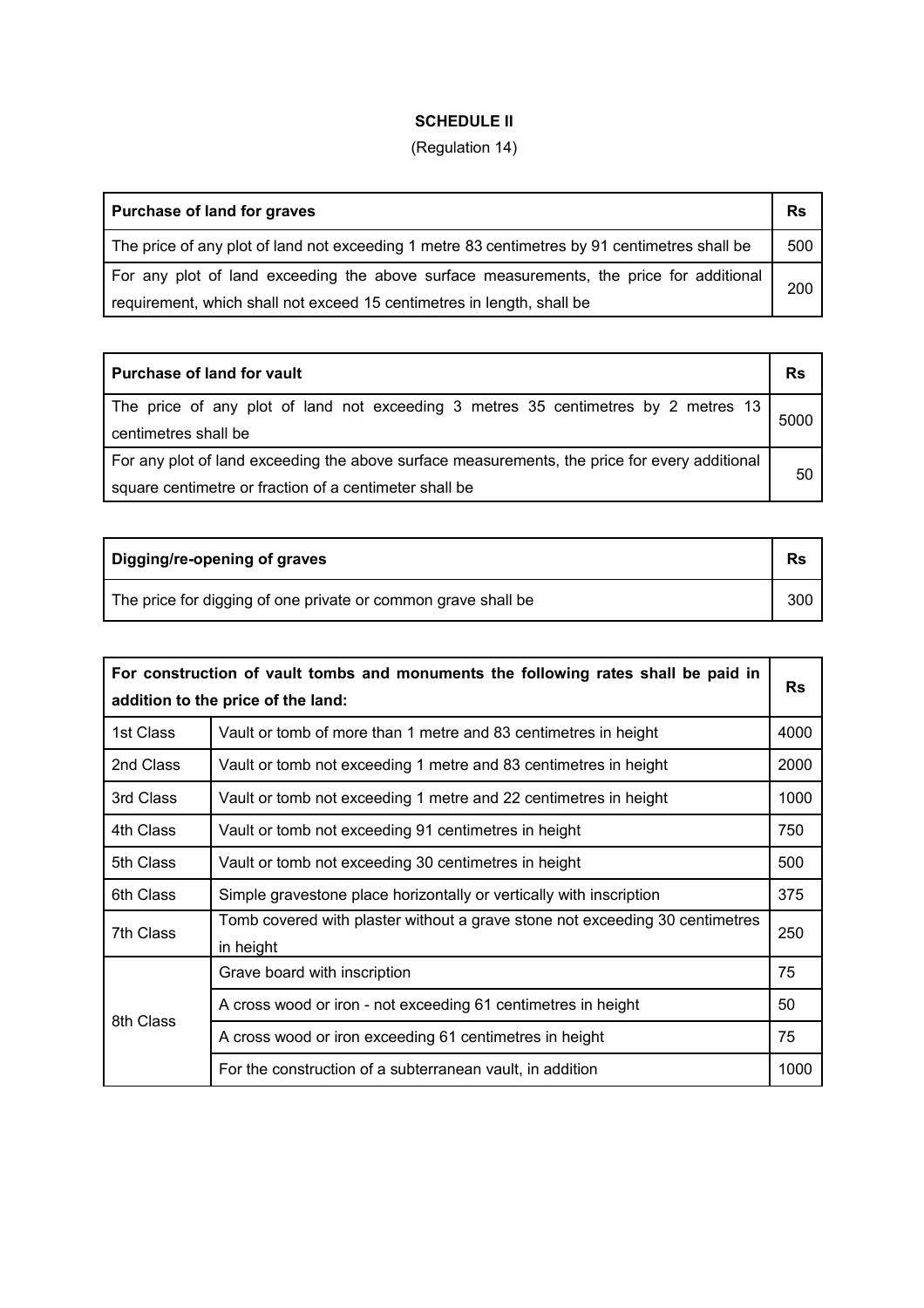| Should such vault extend above the level of surrounding soil, the additional fee<br>mentioned for vaults or tombs above the ground shall be: | <b>Rs</b> |
|----------------------------------------------------------------------------------------------------------------------------------------------|-----------|
| For an enclosure in plain boards (trellis or bars) of 61 centimetres in height                                                               | 100       |
| For an enclosure in plain boards of 91 centimetres in height                                                                                 | 125       |
| For an enclosure in plain boards of 1 metre and 22 centimetres in height                                                                     | 150       |
| For 4-pillars in chains                                                                                                                      | 100       |
| For each additional pillar supporting chains                                                                                                 | 25        |
| For all iron railings having not more than one metre in height                                                                               | 250       |
| For an enclosure of stones                                                                                                                   | 250       |

| For the re-opening of a vault: | <b>Rs</b> |
|--------------------------------|-----------|
| All Classes                    | 300       |

The above tariff shall be held to apply to the cemeteries wherever situated within the jurisdiction of the Council.

No fee shall be paid for digging of graves for burial of unclaimed dead bodies.

The following rates shall apply for the occupation of any vault erected by the Council in its cemeteries provided that a refundable deposit of Rs 3000 be paid as security.

|                                                                                               | Rs  |
|-----------------------------------------------------------------------------------------------|-----|
| One compartment of any municipal vault per month or fraction thereof for the first six months | 100 |
| For the same occupation per month or fraction thereof after the first six months              | 150 |
| For the same occupation per month or fraction thereof after one year                          | 250 |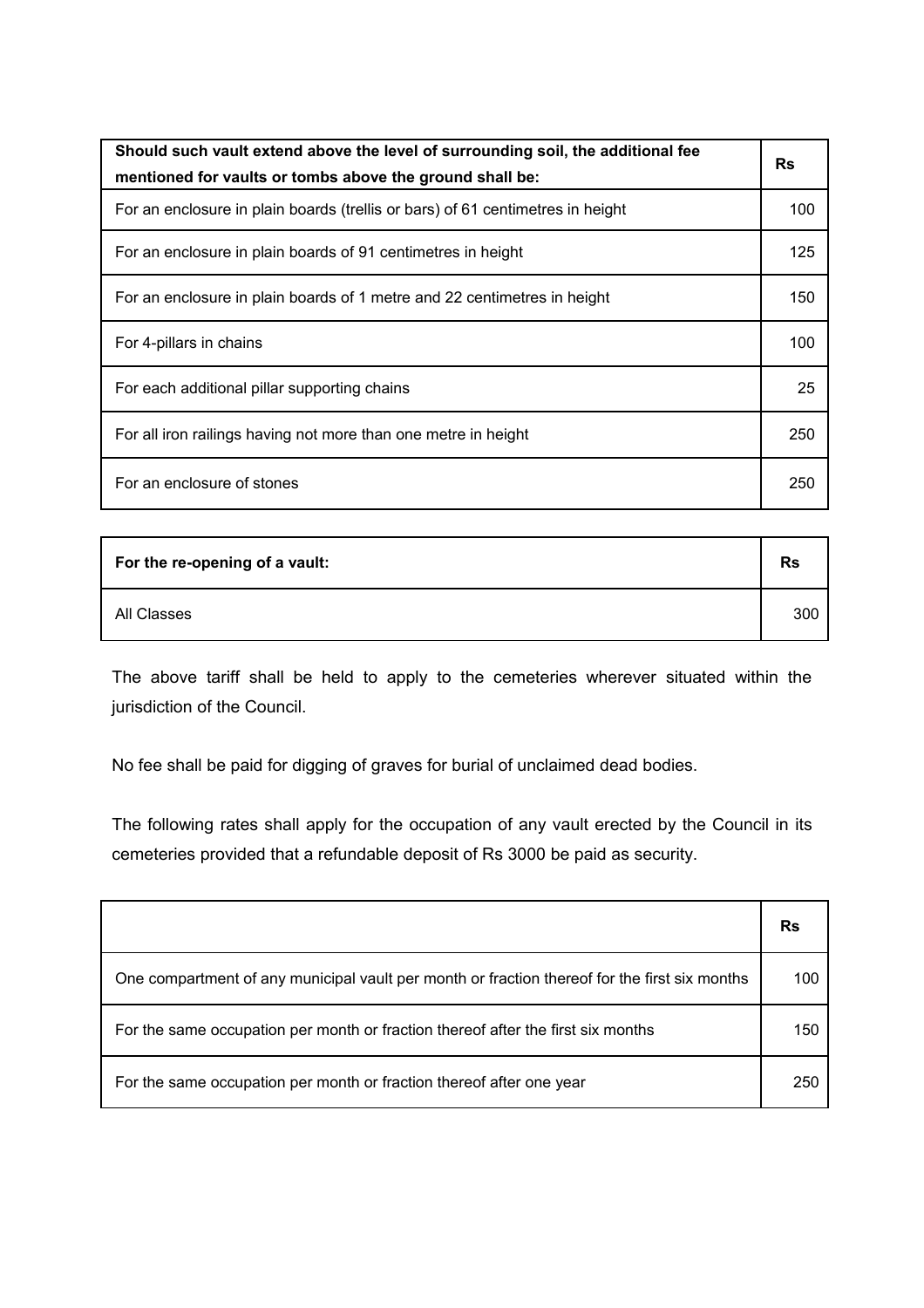### **SCHEDULE III**

(Regulation 14)

Municipal Council of Port Louis

Health Department

### **RECEIPT**

Date ……………………… Signature of Officer……………………………

**NOTE: The Common Grave is the property of the Council, which reserves the right to recover it for re-use.**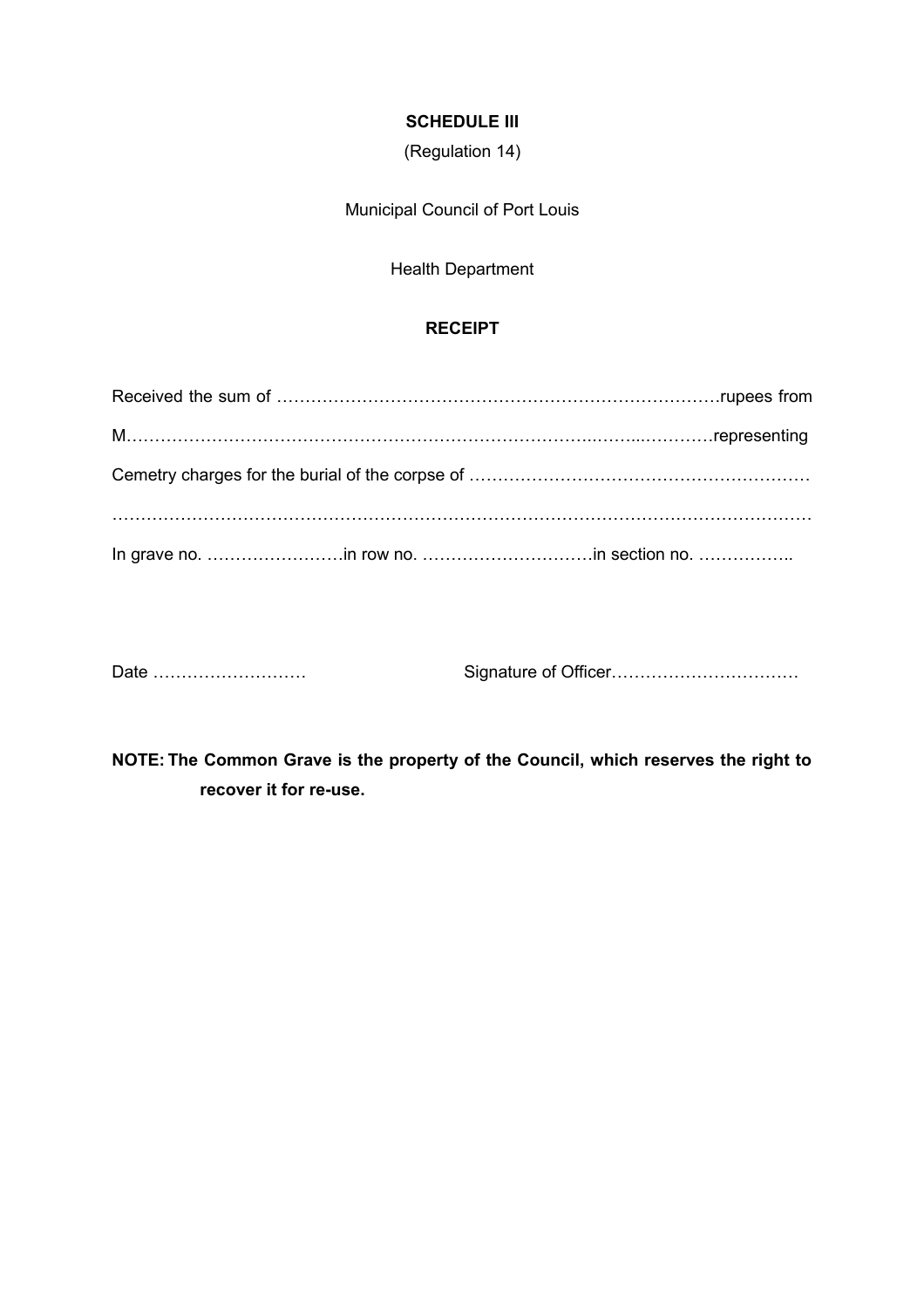### **SCHEDULE IV**

(Regulation 53)

Municipal Council of Port Louis

Health Department **Crematorium** 

# **APPLICATION FOR CREMATION**

| Serial Number:     |
|--------------------|
|                    |
|                    |
| Receipt Number:    |
| Time of Cremation: |
|                    |